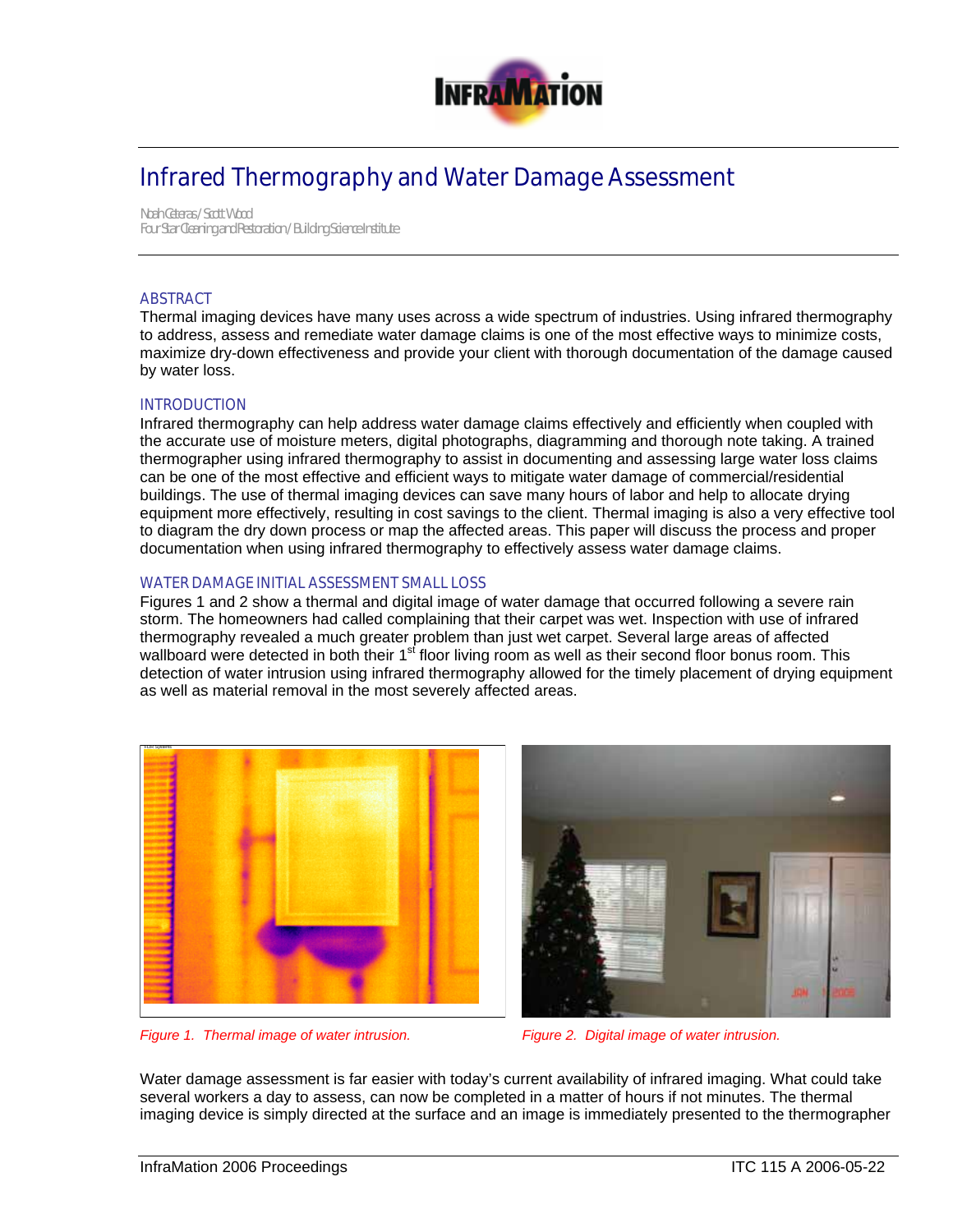

in the viewfinder. As with any tool it is always prudent to support your findings with other tools such as moisture meters, diagrams/mapping, hygrometer and digital photographs.

Once areas of water damage have been detected, taking an infrared picture as well as a digital picture from the same vantage point are key elements to proper documentation for your client. Once areas of water damage have been located by use of your thermal imaging device (often times by a general walkthrough prior to beginning the documenting procedure), use of moisture meter is always a good way to support your findings. The thermographer will want to spot check areas where thermal anomalies are present to accurately record moisture percentages. This will typically be checked throughout the course of drying down the affected area to accurately determine moisture percentage decrease.

### WATER DAMAGE INITIAL ASSESSMENT LARGE LOSS

Use of handheld thermal imaging devices has changed the way the restoration industry does business. Walking into a 20 story high rise is no longer as much of a daunting task as it once was. Using the thermal imager during a general walk through the thermographer is able to locate affected areas without content removal or lift systems. Inspection of difficult to reach walls or ceilings can easily be observed. Infrared thermography helps facilitate the placement of drying equipment at the most appropriate (affected) areas. Figures 3 & 4 show a 20 foot ceiling over a large stairwell, creating an almost impossible place to reach. Use of a FLIR B-20 camera showed the extent of damage within seconds.



*Figures 3-4, Shown above are a digital and thermal image of a library in Northern California affected by a large rain storm*

#### DOCUMENTING THE DRYING PROCESS

REQUIREMENTS by Industrial standards: IICRCS500 ("Upon entering the building, professional moisture detection equipment should be used to evaluate and document …")

### **Moisture Mapping**

Moisture mapping (thermal and digital images showing affected areas) is an extremely valuable procedure for many clients affected by water damage. Moisture mapping provides conclusive documentation of affected areas. This process documents effectiveness of the dry down process and provides effective proof that the site was dry when the job is completed helping to release you of liability. Moisture mapping provides additional documentation to prove whether materials are dry, whether to add additional equipment or if removal of affected material is needed. By careful use of noting your vantage point, images can be taken to show your client the dry-down process during each inspection. Using a good frame of reference the thermographer can usually take images from roughly the same vantage point, creating a great summary of the dry-down process. The images below show thermal images from roughly the same vantage point, however some differences are noted in each thermal image.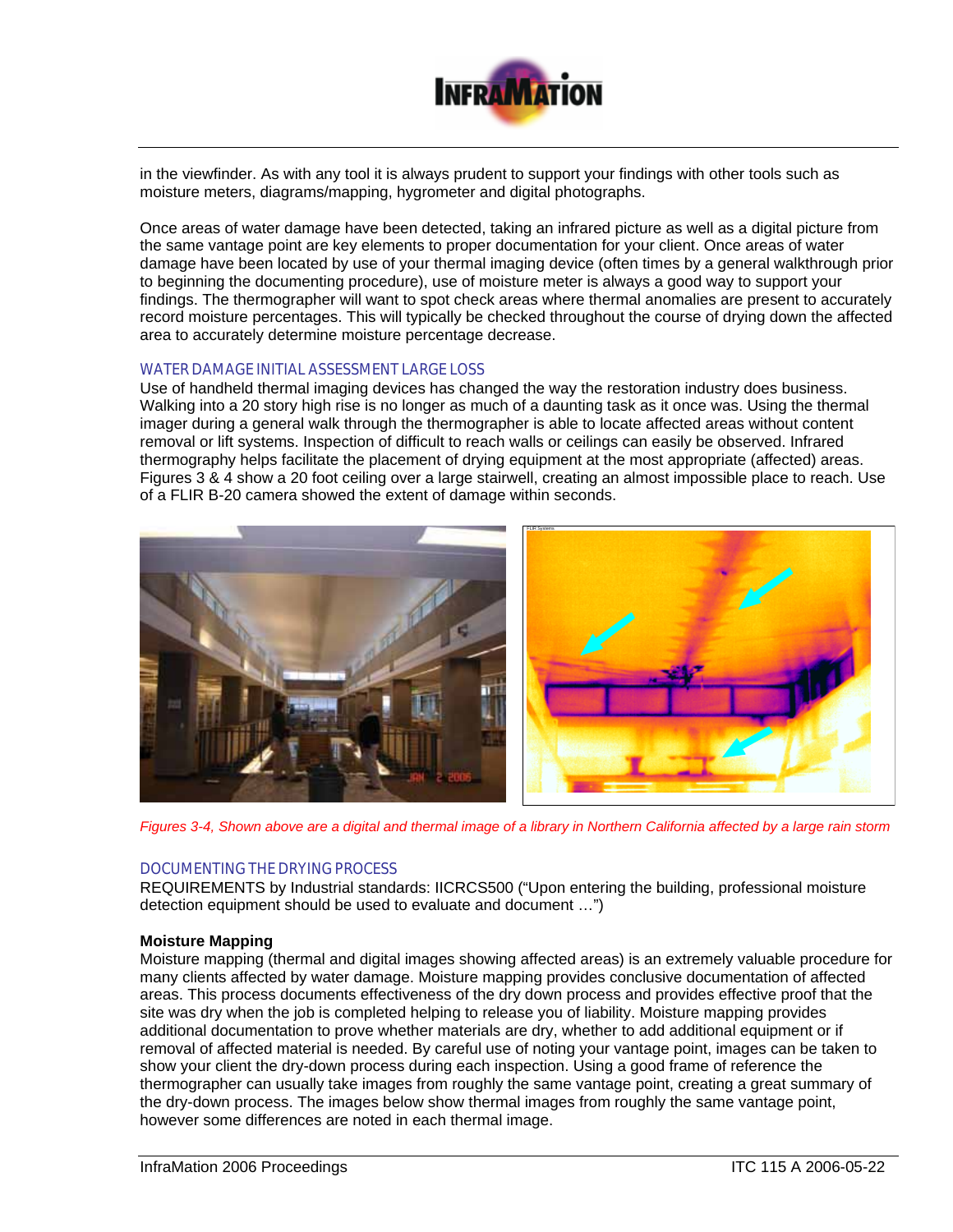





*Figures 5-8: Thermal images of water damage over the course of two weeks.* 

# **Note Taking/Documentation**

Good note taking is the key to providing a good report for your client. Taking note of the indoor/outdoor temperature, outdoor conditions during the time of inspection, moisture meter readings and thermal/digital image numbers are all useful pieces of information for your report. Using a moisture meter will help substantiate the findings while using the infrared imaging device. Shown below is use of a moisture meter to verify the cooler spot found by infrared thermography on a wall, verifying it to be moisture.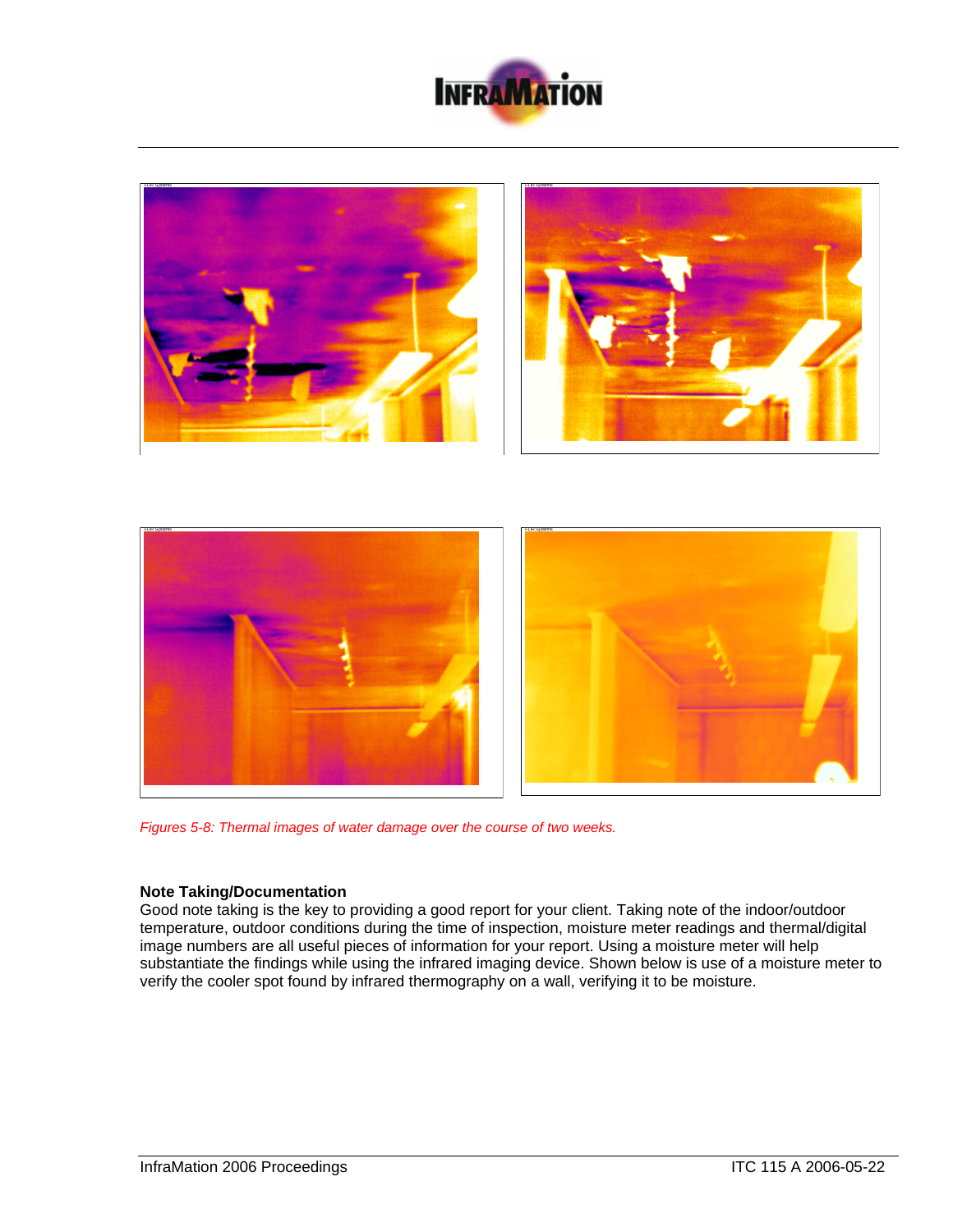



*Figures 9-10: Missed areas easily found with infrared thermography and verified with moisture meter survey.*

## **Mapping/Diagramming:**

Being able to diagram what areas have been affected by water is another useful way to provide documentation of your findings. If you are fortunate enough to obtain a copy of building blue prints, it can make the mapping process that much easier. However, in many cases when called to a large loss claim in the middle of the night, it is sometimes impossible to get blue prints or maps on the spot. In these cases a hand drawn map will suffice. Providing a map/diagram of findings can not only be useful when providing a report to the client but also helpful to the inspector. Taking note of your image numbers and the areas of the building to which they correspond, can provide a clear overview of the project.



*Figure 11-12: Above is an example of a map/diagram showing areas of water damage*

# **SUMMARY**

With proper documentation procedures and infrared training, your ability to assess and remediate water loss projects is only a push of a button away. Water detection is one of the simplest applications of thermography when coupled with training, experience and use of other tools to help substantiate your findings.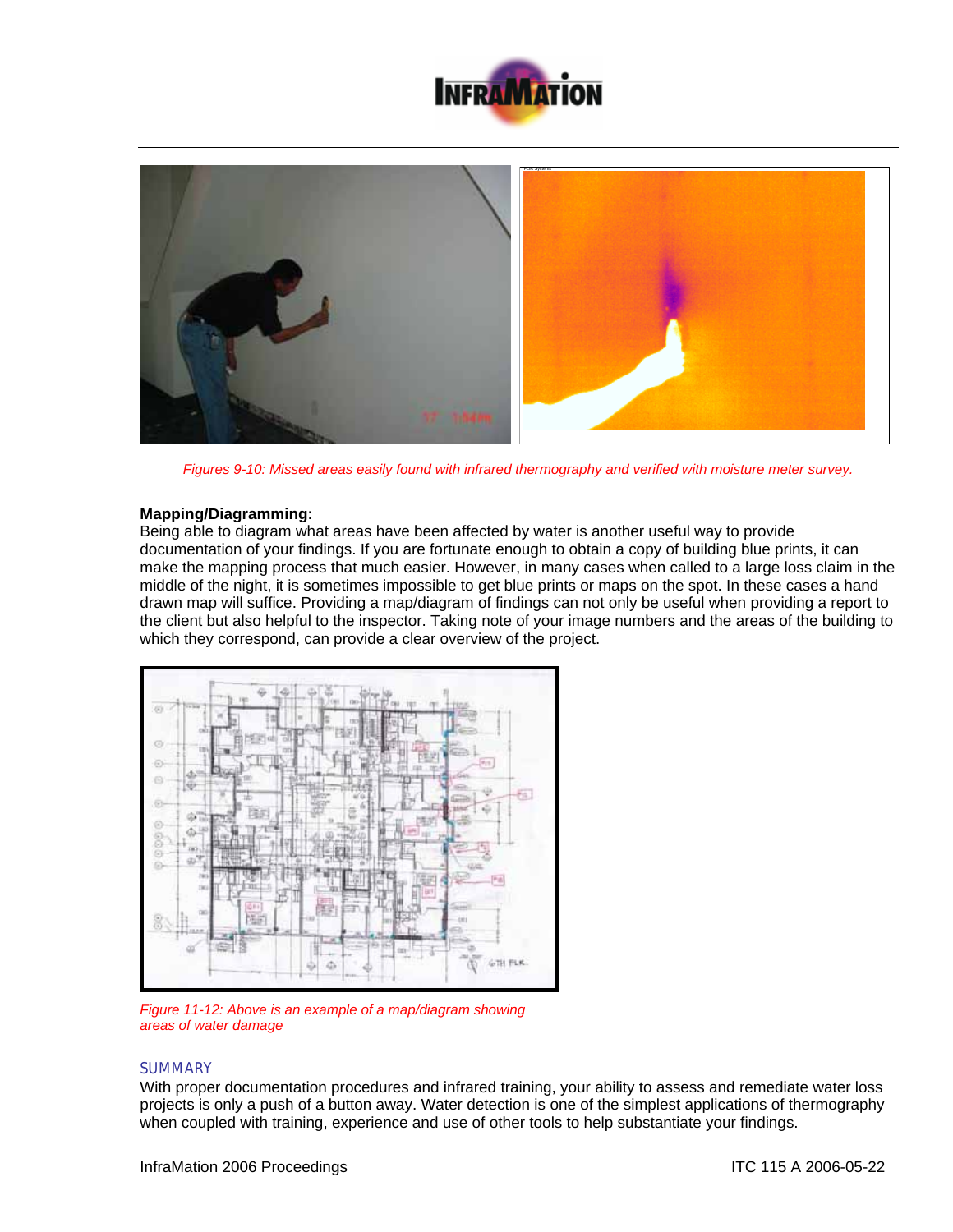

# **REFERENCES**

IICRC S500, **Standard and Reference Guide for Professional Water Damage Restoration**, 3rd addition April 2006

#### ACKNOWLEDGEMENTS

The authors wish to thank Building Science Institute, Infrared Training Center and Four Star Cleaning and Restoration for making this work possible.